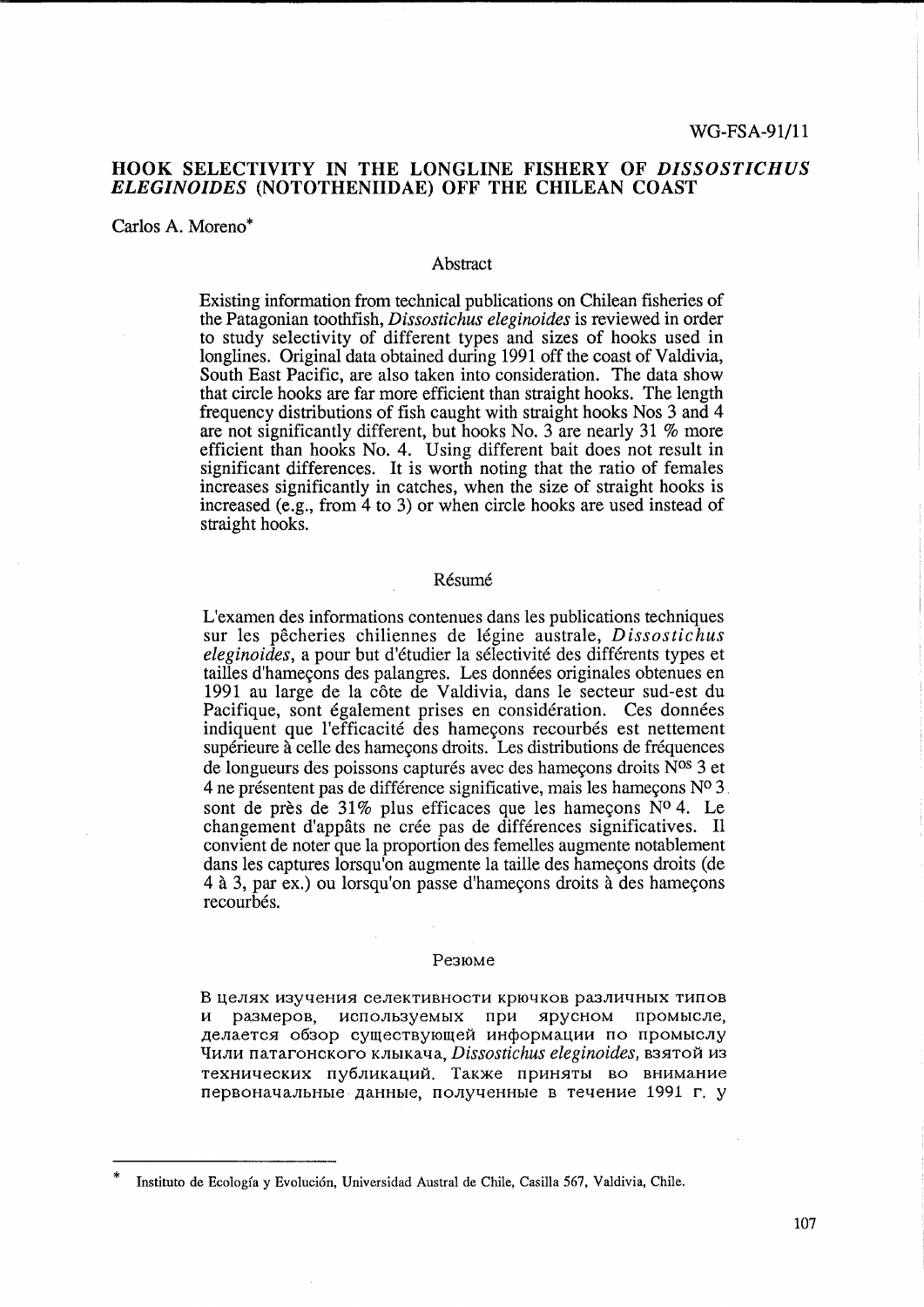побережья Вальдива, юго-восточная часть Тихого океана. Данные показывают, что закругленные крючки гораздо эффективнее одногибых. Частотное распределение длины рыбы, выловленной одногибыми крючками №3 и №4 не отличается значительно, но крючки №3 почти на 31% эффективнее крючков №4. Использование разной наживки не приводит к большим различиям. Следует отметить, что соотношение самок значительно возрастает при увеличении размера одногибых крючков (например от №4 до №3) или когда вместо одногибых крючков используются закругленные крючки.

#### Resumen

 $\mathbf{A}^{\pm}$ 

Se examina nuevamente la información actual procedente de publicaciones técnicas, relacionada con la pesquería chilena de austromerluza negra, Dissostichus eleginoides, con el fin de estudiar la selectividad de diferentes tipos y tamaños de anzuelos empleados en la pesquería de palangre. Además se ha tomado en consideración la información original obtenida en 1991 a la altura de Valdivia, Pacífico sudoriental. Los datos muestran que los anzuelos curvos son mucho más efectivos que los anzuelos derechos. Las distribuciones de la frecuencia de tallas de peces capturados con anzuelos derechos No. 3 y 4, no difieren mayormente, pero los anzuelos No. 3 tienen una eficacia de alrededor de un 31% más que los anzuelos No. 4. Empleando diferentes tipos de cebos no causa una notable diferencia. Vale tomar en consideración que la proporción de las hembras aumenta considerablemente en las capturas cuando se aumenta el tamaño de los anzuelos derechos (es decir, de 4 a 3) o cuando se emplean los anzuelos curvos en lugar de los anzuelos derechos.

#### $1.$ **INTRODUCTION**

Exploratory fishing for the Patagonian toothfish (Dissostichus eleginoides, Smith, 1898) in Chile started as early as 1955, the year in which the exploration of the continental slope began for fishery purposes, mainly searching for pink ling (Genypterus blacodes) as the target species (González, 1962). In the late sixties, Pavez et al.  $(1968)$  designed a special longline gear to be used at depths greater than 1 000 m, and obtained first catches of commercial interest for the fishery. After that, fish pots and gill nets were tested, proving that the longline method was far more efficient than others (Inostroza, 1975). During 1990, catches of D. eleginoides with longlines along the Chilean coast reached a record of 9.387 tonnes (SERNAP, 1991).

In accordance with information by DeWitt *et al.* (1990) and data from the actual fishing of *D. eleginoides*, the distribution area of this species includes the South East Pacific Ocean, covers the continental slope of the Chilean-Peruvian trench and reaches the Arica coast in the north of Chile. Besides that, it has also been reported from the Argentinean-Patagonian zone and from the Antarctic (Figure 1). In front of the coast of Chile adult fish mainly inhabit waters between 500 and 2 500 m depth (Salas *et al.*, 1987), living near the bottom and migrating to the upper layers (Oyarzún et al., 1988). Recent developments in this fishery in Chile shows a worrying tendency to deplete stocks and to expand the fishery further south (Lemaitre et al., 1991). It indicates that the moment for establishing fishery regulations is not too distant.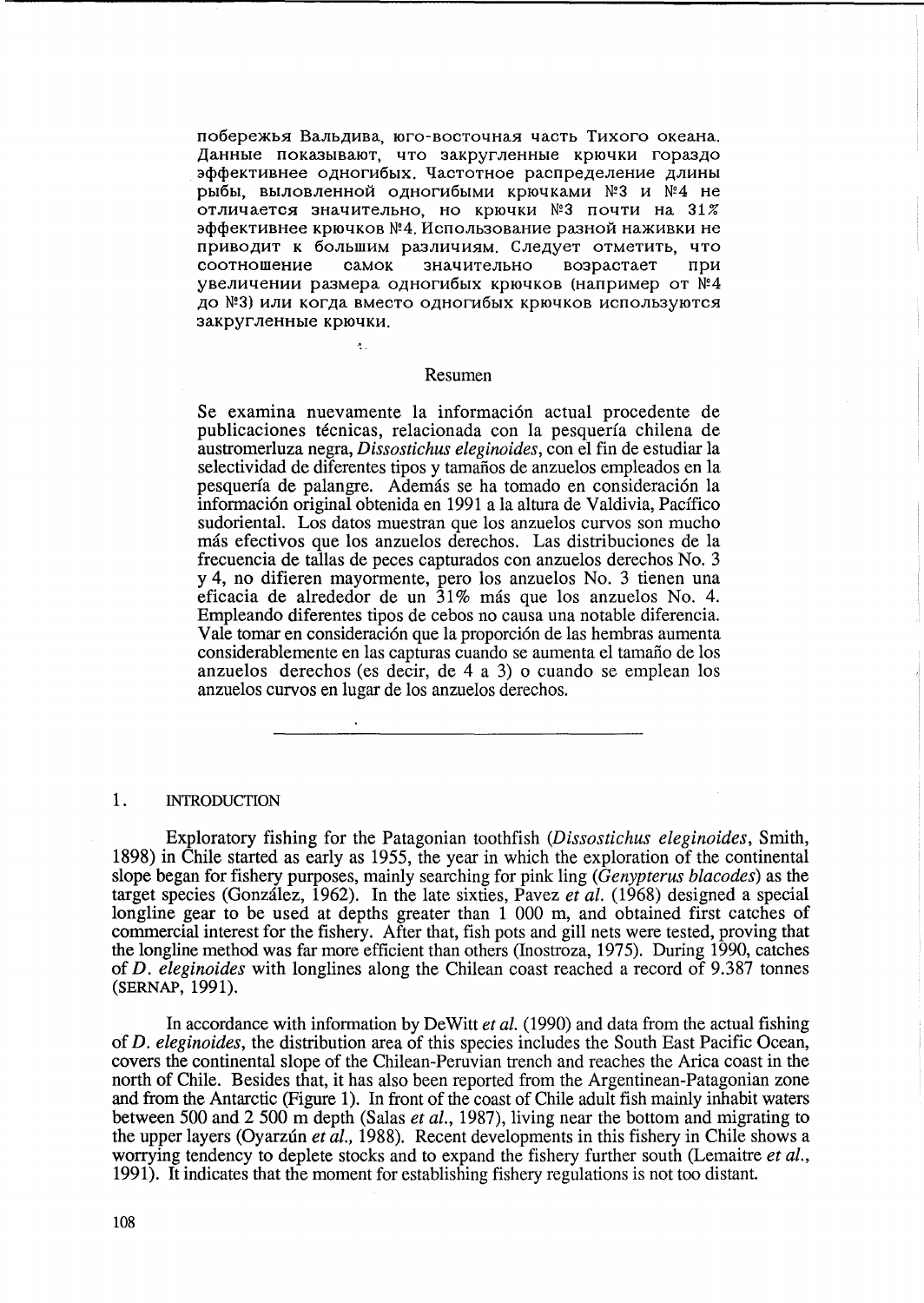Studies of hook selectivity could result in the development of a conservation measure analogous to the selection of distance between knots in gill nets, which might later be used as an ultimate management measure. Fishery of *D. eleginoides* has been recently introduced in some areas of the CCAMLR Convention Area. Information presented in this paper can, therefore, be used by the CCAMLR Working Group on Fish Stock Assessment for comparative analyses.

# 2. CHILEAN FISHERY LEGISLATION

The fishery of D. *eleginoides* is regulated in Chile by Decree No. 439 of the Economy Ministry of 1985, which establishes that only vessels of a maximum length of 15 m and operating up to 12 000 hooks each can be used. The length of Chilean vessels was increased to 18 m by Decree No. 43 of 1986 of the same Ministry. This amendment relates to vessels that operate further south of 32°45'40" (Point Liles), and maintains the restriction of hook number. The regulation does not consider types and sizes of hooks utilised.

## 3. FISHING WITH LONGLINES

The first selectivity study of hooks used in deep-water longlines was performed by Zapata (1976) with different sizes of Mustad Kirby hooks, model 2330. He recommended hooks Nos 4 and 5. He also suggested that a time between setting and hauling of a longline should be 14 to 16 hours.

However, the most complete study of the D. *eleginoides* fishery was carried out by Salas, Robotham and Lizama (1987) (from here on, SRL) in the VIII Region of Chilean waters. They used three horizontal longlines of 1 500 hooks each, with five sections with hooks No. 3 and five sections with hooks No. 4. The hooks used were also of Mustad Kirby, model 2330. The efficiency of the previously described straight hooks with long shank (model 2330) was compared with the efficiency of circle hooks (Mustad Tuna Circle, model 39965 ST, size 14/0) (Figure 2).

Sections of different types of hooks were arranged randomly along the longline according to methodology described by Pope *et al., (1983).* 

Each section comprised of 150 hooks placed 2 m apart on 60 cm branches made of 3 mm diameter polypropylene rope. The length of the longline was 3 080 m. Salted common sardines *(Clupea bentincki)* and mackerel *(Trachurus murphy)* were used as bait. Below we describe recent information obtained off the coast of Valdivia (X Region) on fishing with circle hooks and fresh mackerel bait.

For comparison all data were expressed in CPUE units defined as g/hook in each catch; indicating hook efficiency. Length composition of catches is illustrated in Figures 3 and 4 using the same method as SRL (1987).

## 4. CATCH EFFICIENCY OF STRAIGHT AND CIRCLE HOOKS

Catch efficiency of straight hooks (No. 4) and circle hooks was expressed in the same units of effort (g/hook) in order to obtain comparable results. Types of hooks used in 1987 in VIII Region do not differ significantly from hooks used in X Region (Valdivia zone). For this reason we consider it possible to pool data from these regions together for the analysis (Table 1, data from SRL, 1987 for VIII Region and original data for X Region combined). The comparison of all data showed that catch efficiency of circle hooks was significantly higher than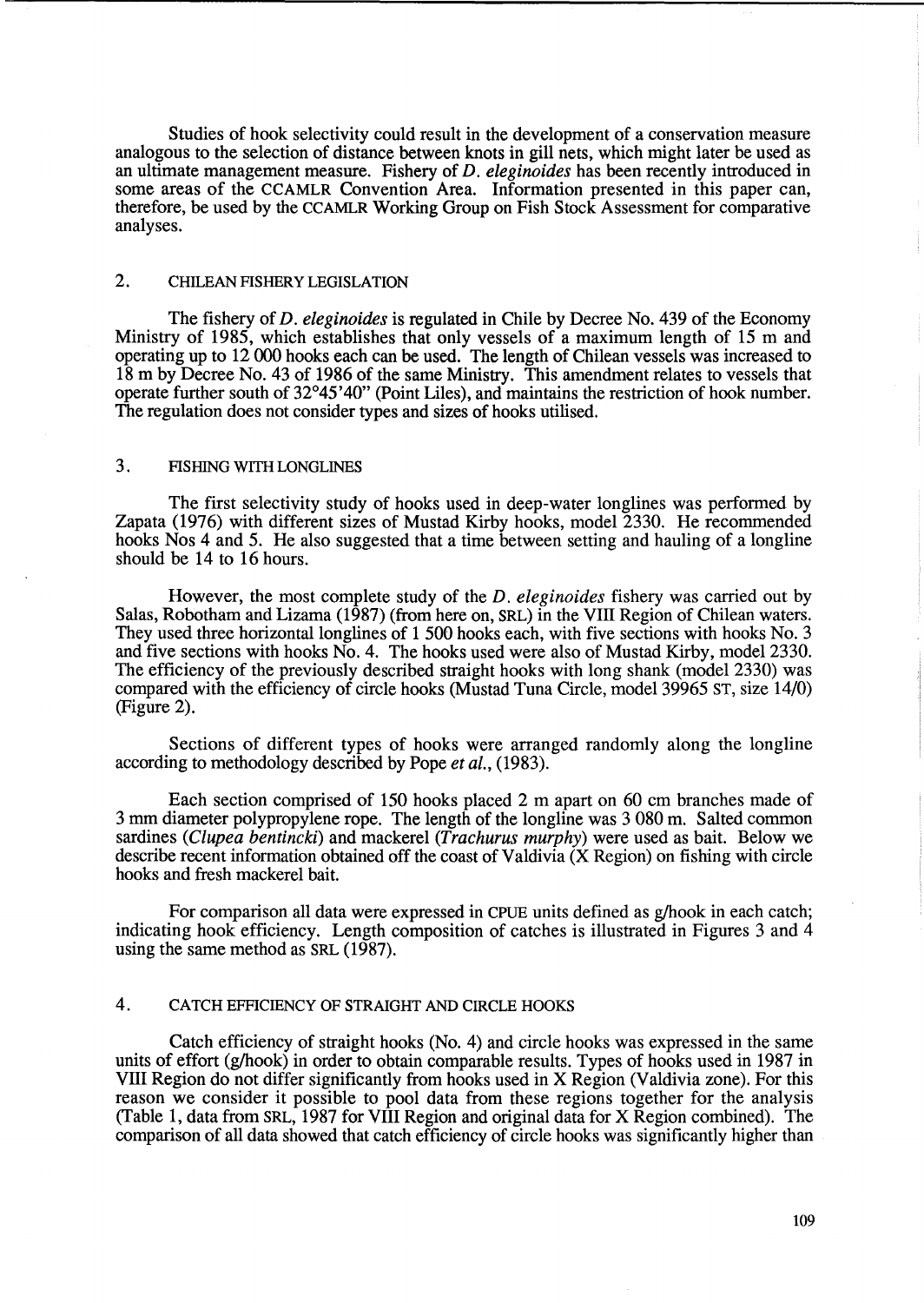that of straight hooks. Circle hooks apparently have better retention rate of captured fish. This analysis agrees with the conclusion of SRL (1987) that circle hooks are significantly more efficient.

#### 5. SELECTION OF BAIT

The question if the type of bait affects fishing efficiency has also been approached in several studies. Table 2 presents the available data on three types of baits used in Table 2 presents the available data on three types of baits used in *D. eleginoides* fishery: salted sardine, salted and fresh mackerel. The first two types of bait are commonly used in longline fishery along the Chilean coast.

The first two sets of data came from the study of SRL (1987). Data of sets 3 to 7 were collected from the X Region during 1991. In July 1991 we also obtained data from fishing operation of a longline vessel which used fresh mackerel bait during five fishing trips. A comparison of CPUEs obtained with different type of bait do not reveal statistically significant differences, although fresh bait data have larger variance (Table 2). The belief that fresh bait is more efficient is therefore based on fishermen tending to recall cases of larger catches than on results of statistical analyses.

#### 6. SIZE SELECTIVITY

In general, catches consisted of fish larger that 50 cm length (total length, TL), both males and females. In my observations the smallest fish caught in 1991 off the coast of Valdivia was a male of 47 cm TL and 800 g weight (gutted). The largest specimen caught during research surveys in Chilean waters was a female of 174 cm TL and 51.4 kg weight (gutted).

Length range of fish caught by different size of straight hooks in the VIII Region is presented in Table 3 together with mean length. Length frequency distribution of catches is shown in Figure 3. The differences observed in length composition of fish caught by straight hooks Nos. 3 and 4 do not seem significant when length distributions are compared for different depth ranges. In accordance with SRL (1987) efficiency of hooks No. 4 was approximately 31% higher than that of hook No. 4. This conclusion is in agreement with Zapata (1976). Figure 3 demonstrates that bigger fish are caught at greater depth and females are, in general, more abundant in catches than males. In studies of SRL (1987), the highest proportion of females was 1:2.4 when using straight hook No.3 and 1:1.56 when using smaller size straight hook No.4. In case of circle hooks the highest proportion of females was 1:3.6.

Figure 4 presents data collected in August 1991 off the coast of Valdivia from longline catches at depth from 500 to 2000 m using circle hooks and similar data for straight hooks from SLR (1987). Statistical comparison of these data by Kolmogorov-Smirnov test (Rohlf, Sokal, 1989) gives  $D_{\text{max}}$  values for males and females greater than corresponding critical values of D taken from Table 31 of Sokal and Rohlf (1989). Therefore, in both cases there is evidence these length samples are significantly different in their distribution. We observe that circle hooks catch bigger fish than straight hooks. Unfortunately, both data sets are not collected simultaneously and we can not be absolutely sure about the selection effect of hooks of bigger sizes.

### 7. CONCLUSION

Two types of hooks have been used in deep-water longline fishery for *D. eleginoides*, straight and circle hooks. Circle hooks were found to be significantly more effective than straight hooks, when corresponding values of CPUE (g/hook) are compared. Length distributions of fish caught by straight hooks Nos. 3 and 4 do not differ significantly, although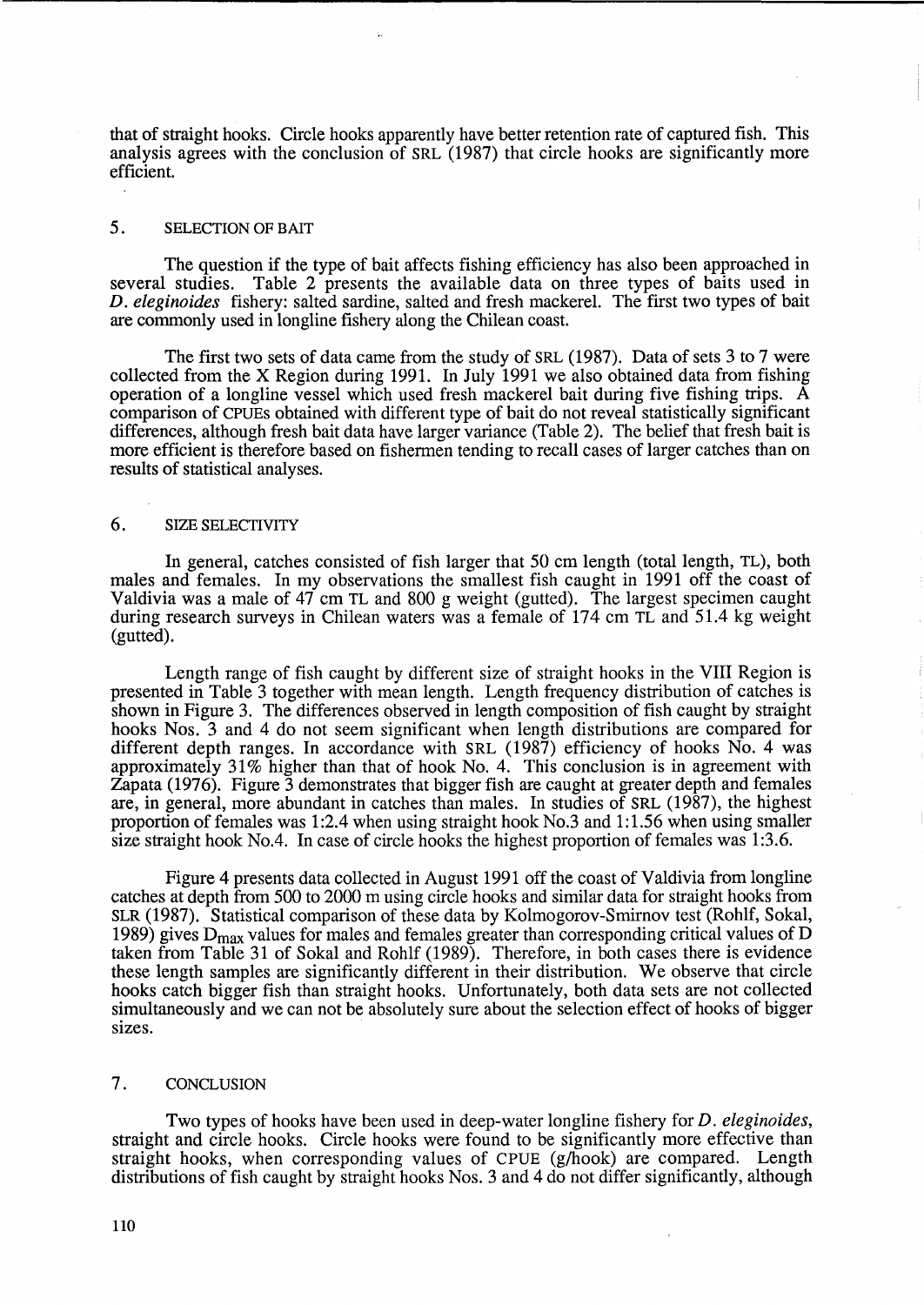hooks No. 3 were about 31% more efficient than hooks No. 4. No significant differences are found in the fishing efficiency when different types of bait have been used. We believe that higher efficiency of circle hooks relates to a higher rate of fish retention by this type of hooks.

In spite of the finding that differences in length composition of fish caught at the same depth by straight hooks of different sizes are not significant (when Kolmogorov-Smirnov test is used), it is of interest that a proportion of female is larger when bigger straight hooks or circle hooks are used. Higher fishing mortality of females could endanger the population of *D. eleginoides* because the population recovery rate would be lower than in case when 1:1 sex ratio is maintained.

However, a proportion of females and their length is also increased in catches taken at greater depth. Due to operational constraints vessels smaller than 18 m length rarely fish deeper than 2 000 m thus establishing a sort of a refuge zone for *D. eleginoides* in deeper waters. Therefore, if a decrease in catchability of longlines is required, prohibiting the use of circle hooks could be imposed as a future management measure.

#### **REFERENCES**

- DEWITT, H.H., P.C. HEEMSTRA and o. GON. 1990. Nototheniidae. In: GON O. and P.C. HEEMSTRA (Eds), *Fishes of the Southern Ocean.* J.L.B. Smith Institute of Ichthyology, South Africa. pp. 286-287.
- GONZALEZ, G.O. 1962. Pesca experimental con espinel de profundidad. Memoria de Prueba para optar al título de Técnico Pesquero. Universidad Católica de Valparaiso. pp. 38.
- INOSTROZA, C.P. 1975. Estudio preliminar de distribucion, captura por unidad de esfuerzo (CPUE) de recursos demersales capturados con red de arrastre entre 500 y 1 000 m frente a Valparaiso. Memoria de Prueba para optar al titulo de Ingeniero Pesquero. Universidad Catolica de Valparaiso. pp. 85.
- LEMAITRE, C., P. RUBILAR, P. GEBAUER and C.A. MORENO. 1991. Regional catch analysis of the longline fishery of *Dissostichus eleginoides* in Chile. *Document WG-FSA-91!10.*  CCAMLR, Hobart, Australia.
- OYARZUN, C., P.W. CAMPOS and H.R. VALERIA. 1988. Adaptaciones para la flotabilidad en *Dissostichus eleginoides* Smitt 1898. (Pisces: Perciformes, Nototheniidae). *Inv. Pesq.*  52(4): 455-466.
- PAVEZ, C.P., T. MELO and R. MENDEZ. 1968. Pesca exploratoria con espineles de profundidad. Informe Tecnico Convenio Universidad Catolica de Valparaiso - Ministerio de Agricultura. pp. 45.
- POPE, J., A.R. MARGETTS, J.M. HAMLEY, and E.F. AKYUZ. 1983. Manual de métodos para la evaluacion de las poblaciones de peces, Parte 3. Selectividad del arte de pesca. *FAO Documento Técnico de Pesca. 41 FIR/T 41* (Rev.1). pp. 56.
- ROHLF, F.J. and R.R. SOKAL. 1989. *Statistical Tables.* New York, W.H. Freeman and Company. pp. 219.
- SALAS, R., H. ROBOTHAM and G. LIZAMA. 1987. Investigación del Bacalao en VIII Región. Informe Técnico, Intendencia Región Bío-Bío e Instituto de Instituto de Fomento Pesquero. Talcahuano. pp. 183.
- SOKAL, RR and FJ. ROHLF. 1989. *Biometry. The Principles and Practice of Statistics in Biological Research.* New York: W.H. Freeman and Company. pp. 859.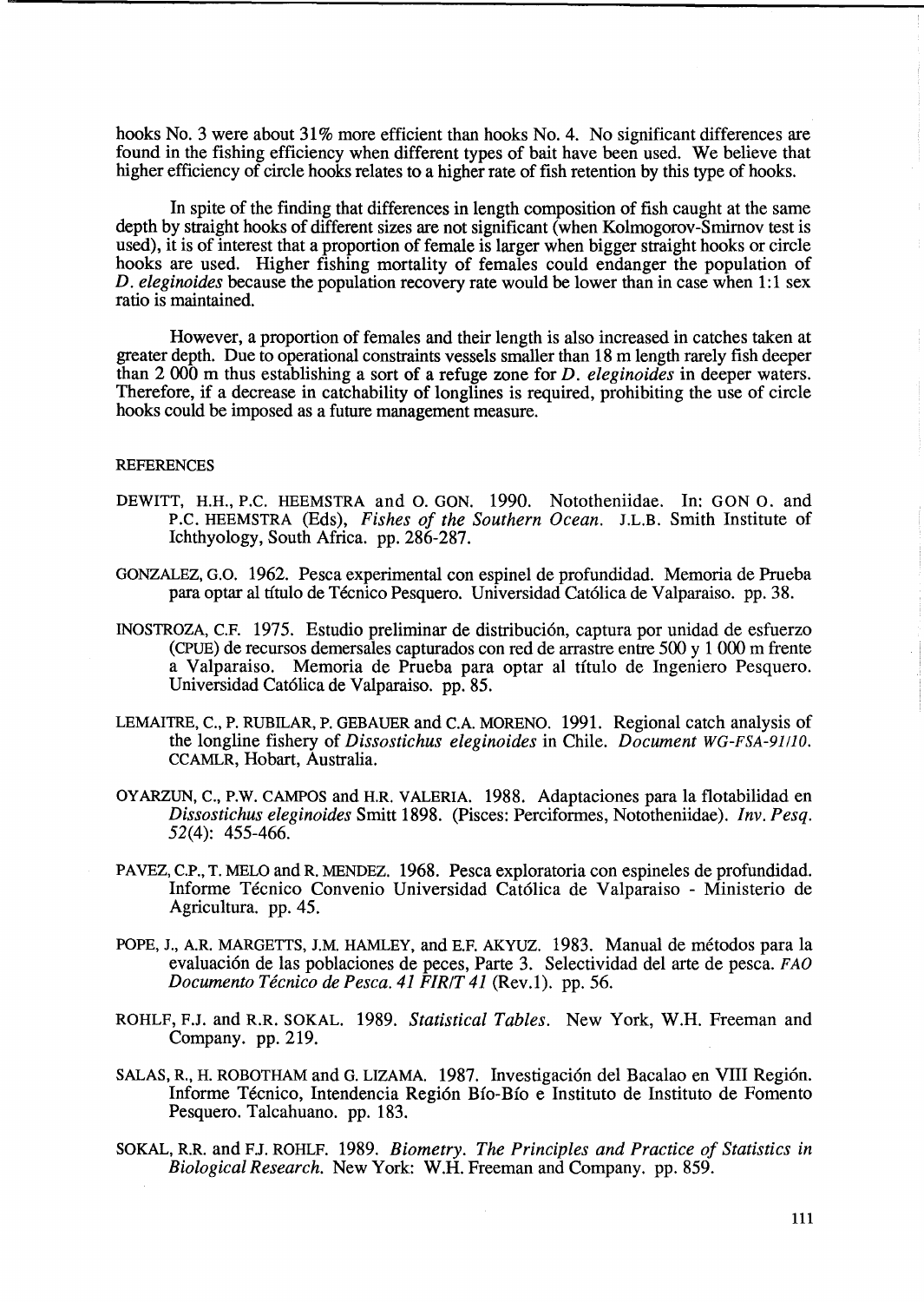ZAPATA, N.B. 1976. Determinaci6n de unidad de esfuerzo, eficiencia relativa y tiempo de reposo 6ptimo de espineles demersales para bacalao *(Dissostichus eleginoides* Smitt 1898) en Valparaiso. Tesis para optar al titulo de Ingeniero Pesquero. Universidad Cat6lica de Valparaiso. pp. 71.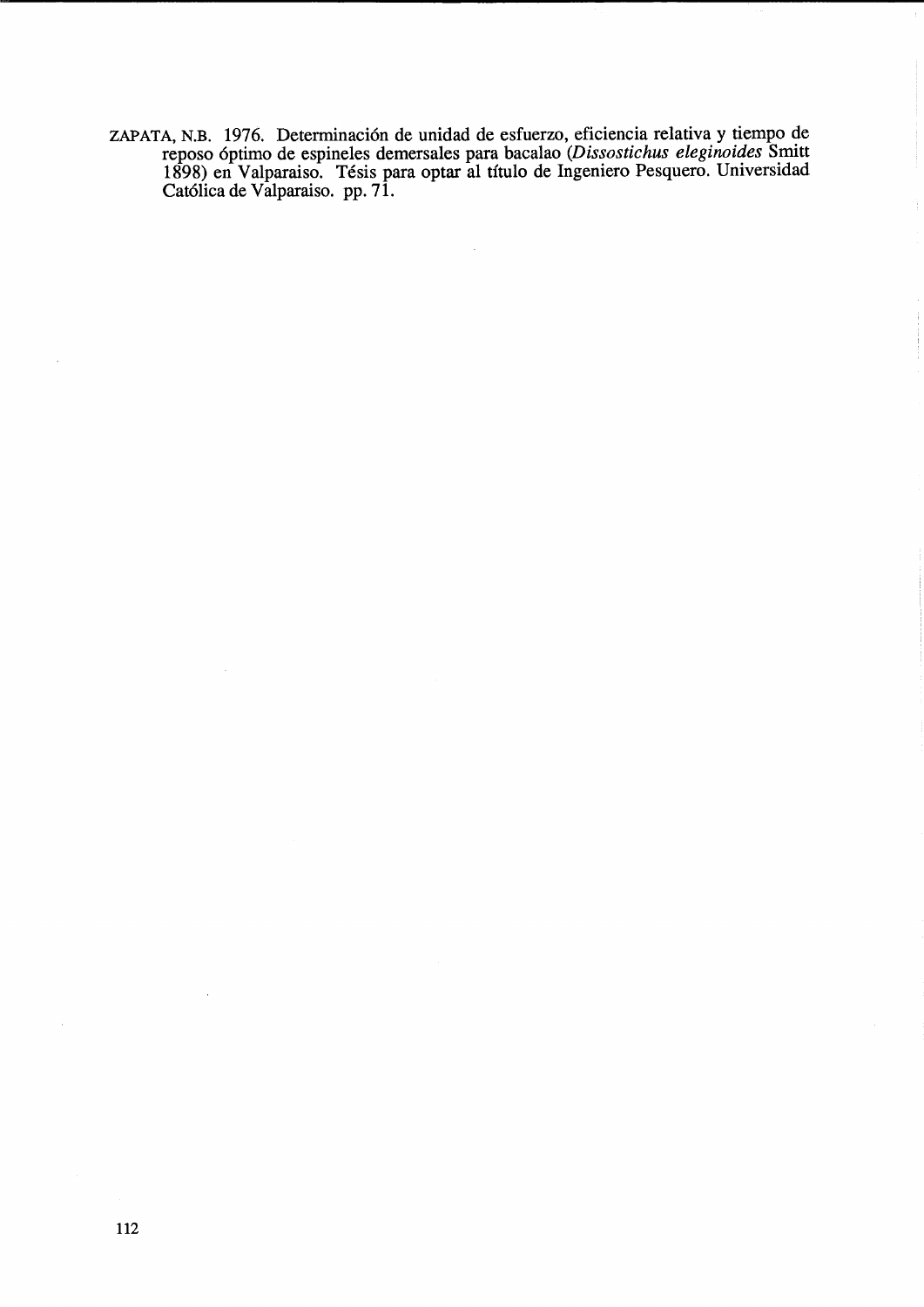| Table 1: Catch by units of effort (g/hook) for straight and circle hooks in <i>D. eleginoides</i> |  |
|---------------------------------------------------------------------------------------------------|--|
| fishing in the VIII Region (data from SRL, 1987) and in the X Region (original data).             |  |

| Α.       |                       | Hook                                 |                                          |
|----------|-----------------------|--------------------------------------|------------------------------------------|
| Data set | Region                | Straight                             | Circle                                   |
|          | V <sub>III</sub><br>X | 80<br>83<br>28<br>44<br>45.1<br>60.8 | 231<br>142<br>99<br>99.5<br>90.4<br>75.1 |

| $\bf{B}$                   |                |    |             |         |       |
|----------------------------|----------------|----|-------------|---------|-------|
| Source                     | Sum-of-Squares | df | Mean-Square | F-Ratio |       |
| Region                     | 5129.46        |    | 5129.46     | 3.581   | 0.095 |
| Hook type within<br>region | 10374.60       |    | 13074.6     | 9.129   | 0.017 |
| Hook type                  | 2293.56        |    | 2293.56     | 1.601   | 0.241 |
| Error                      | 11458.06       |    | 1432.25     |         |       |

Table 2: Catch by units of effort for circle hooks 14/0 with three types of bait in experimental fishing of *D. eleginoides* in the VIII Region (SRL, 1987) and in the X Region (Sardine = *Clupea bentincki;* Mackerel = *Trachurus murphy).* 

| Data Set                           | Region      | <b>Salted Sardine</b> | Type of Bait<br><b>Salted Mackerel</b> | <b>Fresh Mackerel</b>                 |
|------------------------------------|-------------|-----------------------|----------------------------------------|---------------------------------------|
| $\overline{2}$                     | <b>VIII</b> | $147$ (g/hook)<br>48  | $61$ (g/hook)<br>56                    |                                       |
| 3<br>4<br>5<br>6<br>$\overline{7}$ | X           | 68.4<br>87.1<br>44.7  | 76.1<br>101.4<br>65.0                  | 110.0<br>80.3<br>40.0<br>65.1<br>57.4 |
| Mean:<br>SD:                       |             | 70.74<br>26.14        | 71.9<br>18.1                           | 79.04<br>41.6                         |

(One way ANOVA,  $F = 0.113$ ;  $df = 2$ ;  $P = 0.894$ )

| Table 3: |  | Length range and mean length of <i>D. eleginoides</i> by hook sizes and fishing depth. |
|----------|--|----------------------------------------------------------------------------------------|
|          |  |                                                                                        |

| Fishing Depth  | Hook Size<br>(No.) | Fish Length Range<br>(cm)                      | Fish Mean Length<br>(cm) |
|----------------|--------------------|------------------------------------------------|--------------------------|
| 500 to 1 000   |                    | $-110$<br>51<br>54<br>-95<br>$\blacksquare$    | 77.1<br>73.4             |
| 1 001 to 2 000 |                    | 53<br>146<br>$\sim$<br>53<br>$-110$            | 82.4<br>75.9             |
| 2 001 to 3 000 |                    | 72<br>-131<br>$\blacksquare$<br>75<br>133<br>- | 97.0<br>95.4             |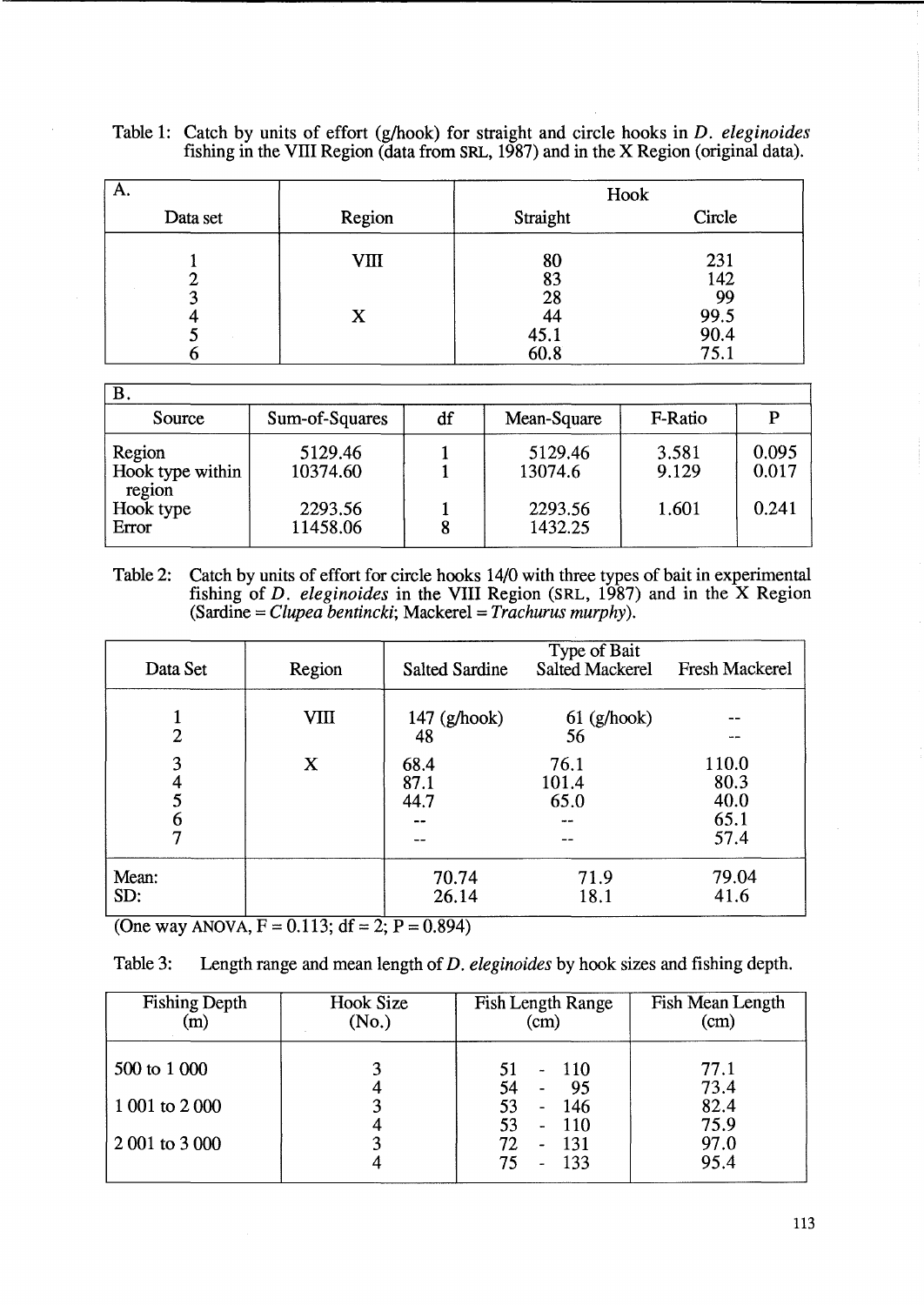

 $\sim$ 

 $\bar{z}$ 

 $\ddot{\phantom{0}}$ 

# Figure 1: Geographical distribution of  $D$ . eleginoides.

114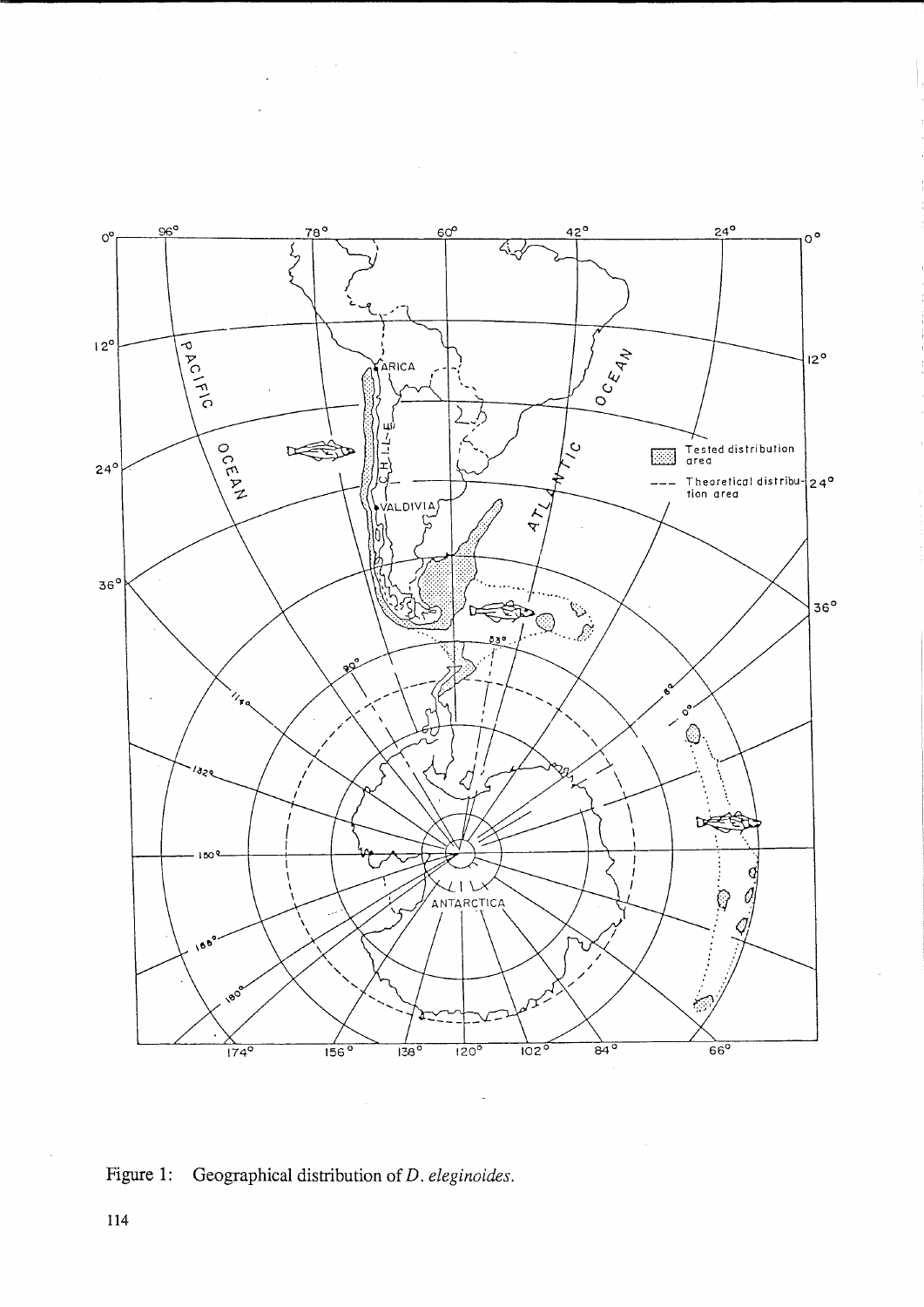

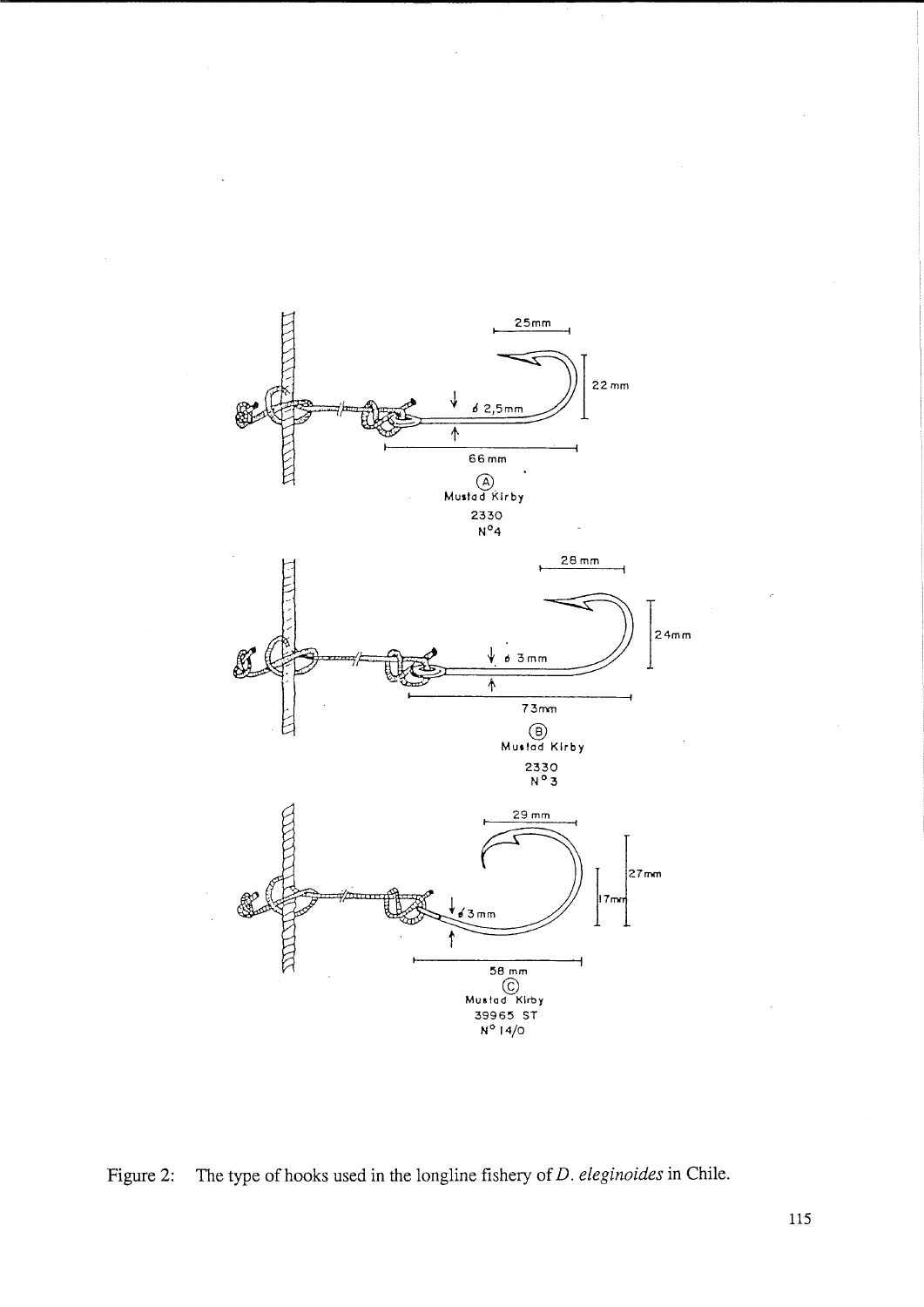

 $\ddot{\phantom{0}}$ 

**Figure 3: Length composition of** *D. eleginoides* **fished with straight hooks (Nos. 3 and 4) off the coast of VIII Region of Chile (from SRL 1987).** 

**116**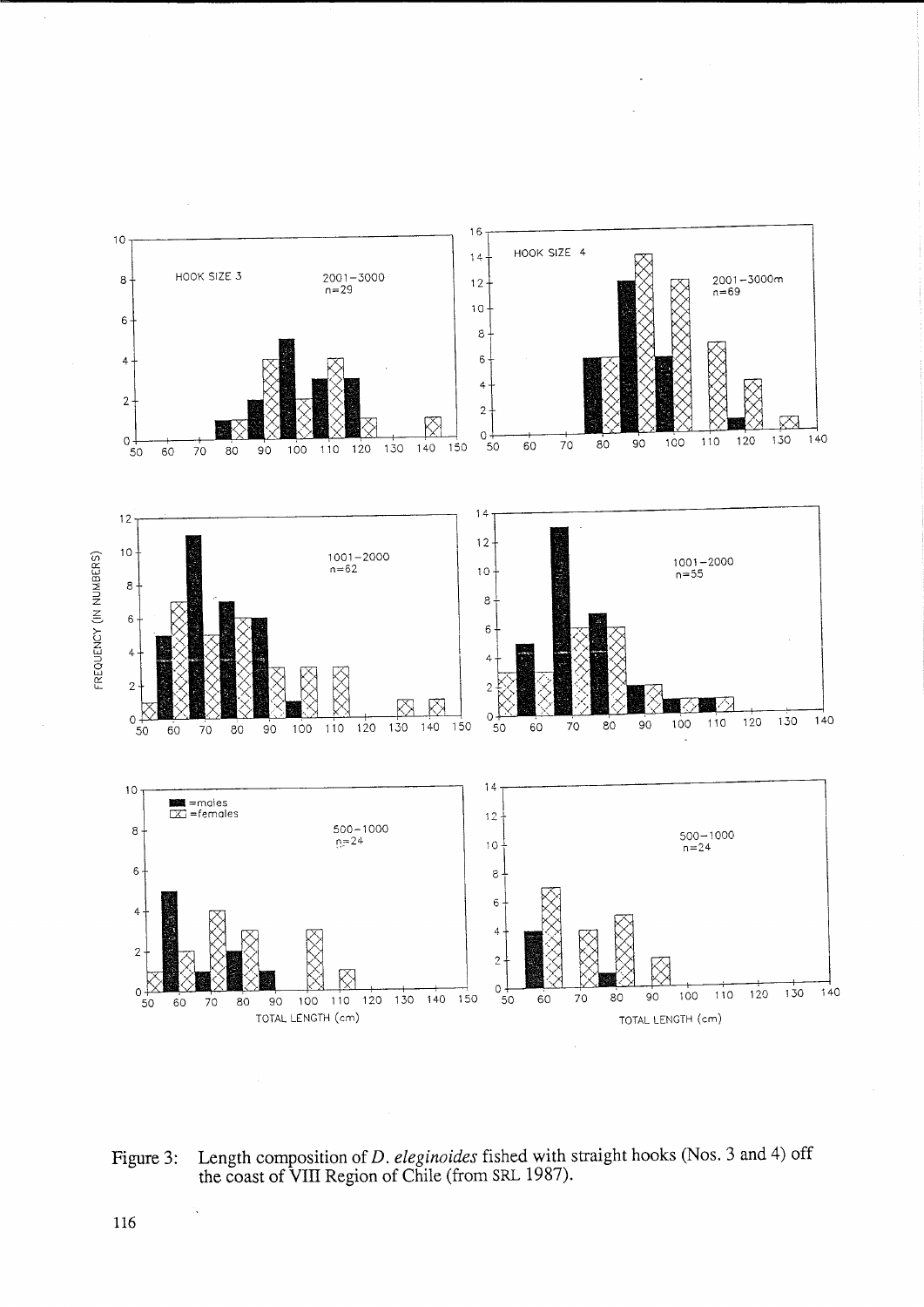

**Figure 4: Length composition of** *D. eleginoides* **caught by straight (Nos 3 and 4) and circle (No. 14/0) hooks off the coast of the VIII and X Regions of Chile. Statistical analysis by using Kolmogorov-Smirnov test show significant differences in both cases (for males and females).**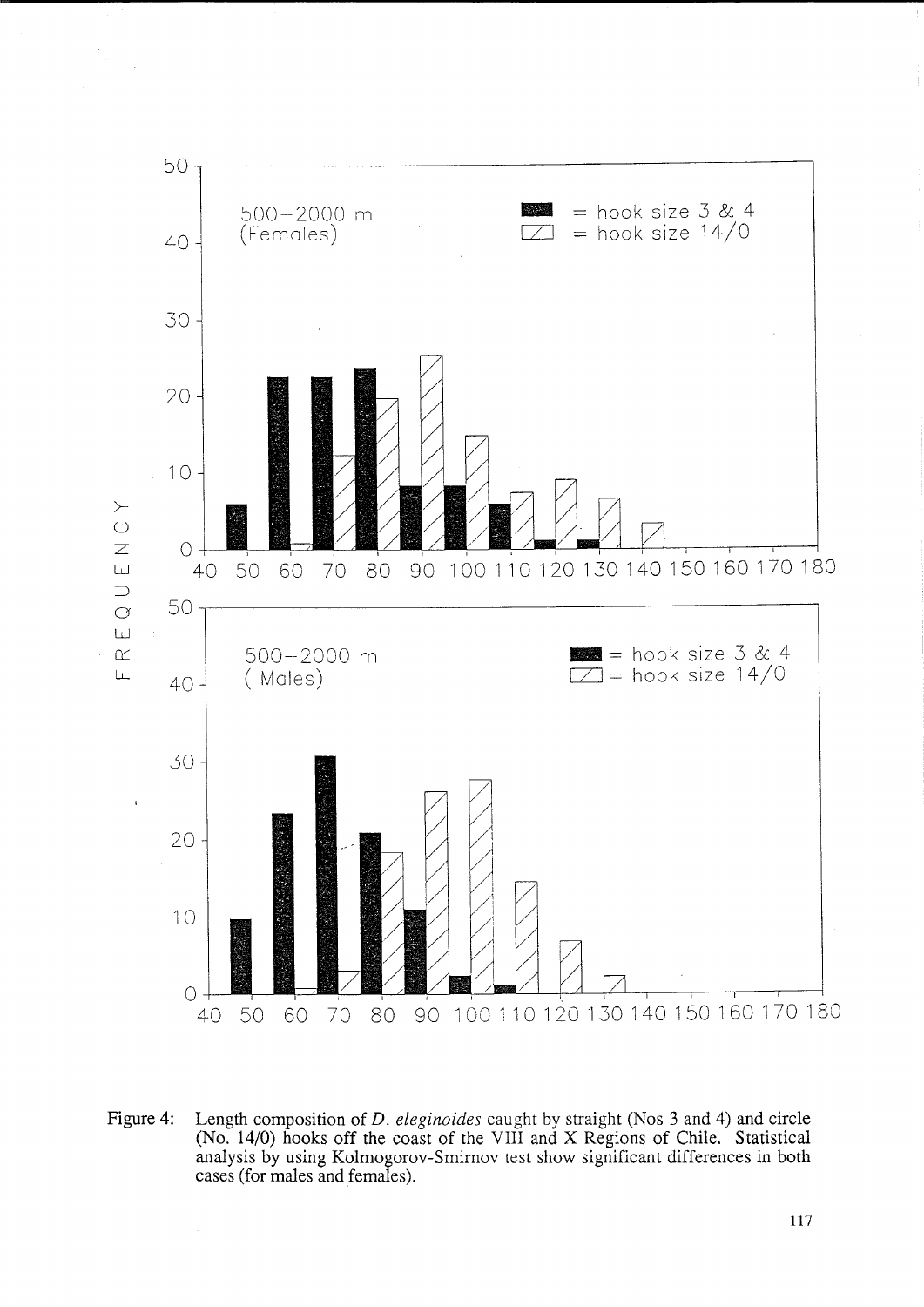#### Liste des tableaux

- Tableau 1: Capture par unité d'effort (g/hameçon) des hameçons droits et recourbés dans la pecherie de *D. eleginoides* dans les Regions VIII (donnees de SRL, 1987) et X (donnees originales).
- Tableau 2: Capture par unité d'effort des hameçons recourbés 14/0 pour trois types d'appât dans la pêche expérimentale de *D. eleginoides* dans les régions VIII (SRL, 1987) et X. (Sardine = *Clupea bentincki*; Maquereau = *Trachurus murphy*).
- Tableau 3: Intervalle de longueurs et longueur moyenne de *D. eleginoides* par taille d'hamecon et profondeur de pêche.

#### Liste des figures

- Figure 1: Repartition geographique de *D. eleginoides.*
- Figure 2: Types d'hameçons utilisés dans la pêcherie à la palangre de *D. eleginoides* au  $Chi$ .
- Figure 3: Composition en longueurs de *D. eleginoides* pêché avec des hameçons droits (N0S 3 et 4) au large de la Region VIII du Chili (d'apres SRL, 1987)
- Figure 4: Composition en longueurs de *D. eleginoides* pêché avec des hameçons droits (N<sup>os 3</sup> et 4) et recourbés (N<sup>o</sup> 14/0) au large des Régions VIII et  $\dot{X}$  du Chili. L'analyse statistique par le test de Kolmogorov-Smirnov met en evidence des différences significatives dans les deux cas (mâles et femelles).

#### Список таблиц

- Таблица 1: Улов по единицам усилия (г/крючок) с использованием одногибых  $H$  закругленных крючков при промысле *D. eleginoides* на Участке VIII (данные из SRL, 1987) и Участке X (первоначальные данные).
- Таблица 2: Улов по единицам усилия с использованием закругленных крючков 14/0 с тремя типами наживок при экспериментальном npOMbICJIe *D. eleginoides* Ha YtIaCTKe VIII (SRL, 1987) H YtIaCTKe II (Сардина = *Clupea bentincki*; Скумбрия = *Trachurus murphy*).
- Таблица 3: Диапазон длины и средняя длина *D. eleginoides* по отношению к размеру крючков и глубине промысла.

#### Список рисунков

- Pисунок 1: Географическое распределение *D. eleginoides*.
- PHCYHOK 2: ТИП Крючков, ИСПОЛЬЗУЕМЫХ ПрИ Ярусном промысле *D. eleginoides* в Чили.
- Pucyнок 3: Размерный состав *D. eleginoides*, выловленного одногибыми крючками (№ 3 и №4) на Участке VIII у побережья Чили (SRL, 1987).